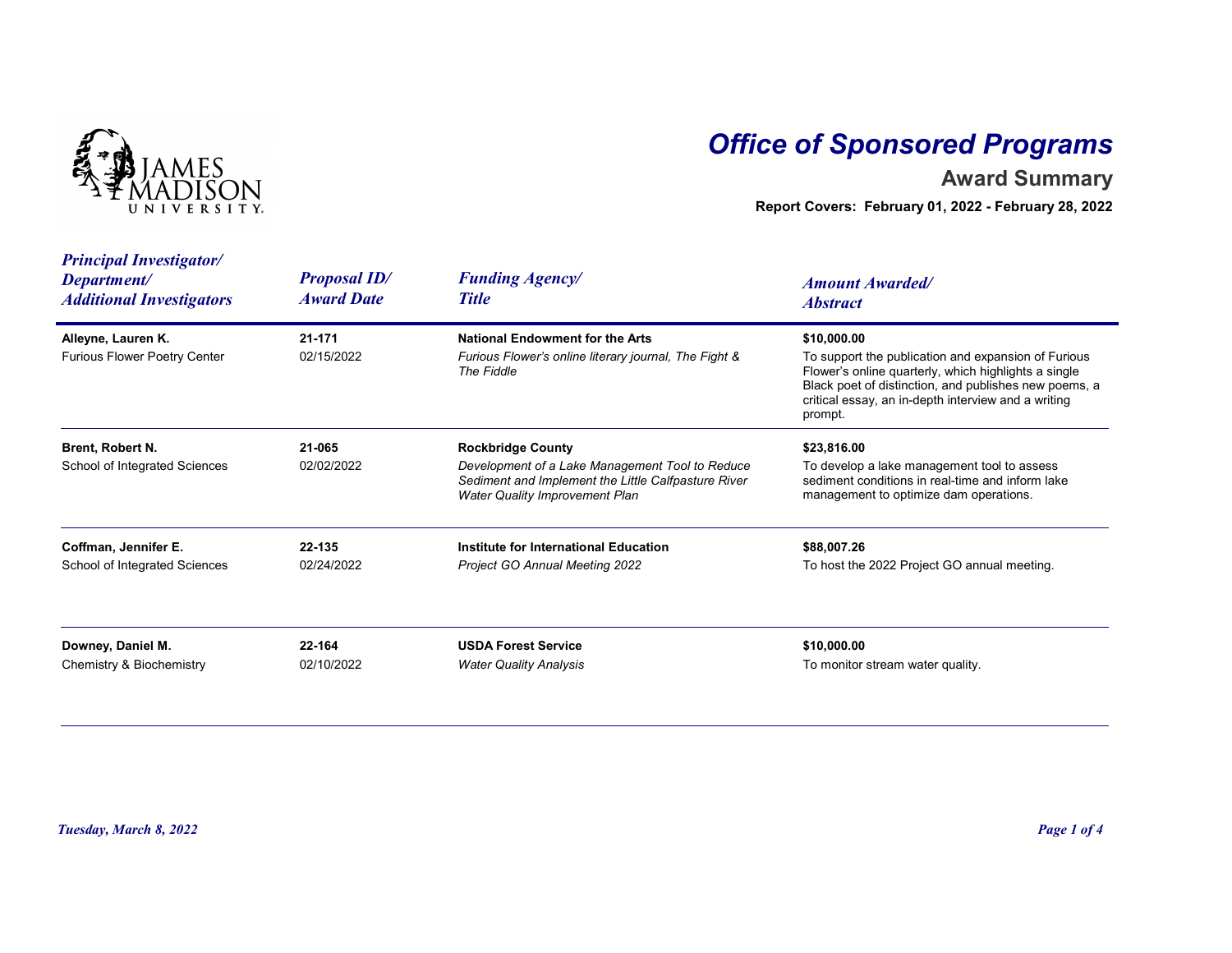| <b>Principal Investigator/</b><br>Department/<br><b>Additional Investigators</b>      | <b>Proposal ID/</b><br><b>Award Date</b> | <b>Funding Agency/</b><br><b>Title</b>                                                                                       | <b>Amount Awarded/</b><br><b>Abstract</b>                                                                                                                                                                                                                 |
|---------------------------------------------------------------------------------------|------------------------------------------|------------------------------------------------------------------------------------------------------------------------------|-----------------------------------------------------------------------------------------------------------------------------------------------------------------------------------------------------------------------------------------------------------|
| Enke, Raymond A.<br>Biology<br>Hyman, Oliver J.                                       | 22-181<br>02/10/2022                     | <b>Cold Spring Harbor Laboratory</b><br>Implementing DNA Barcoding for Course-Based<br>Undergraduate Research Experiences    | \$48,978.00<br>To support broad implementation of course based<br>undergraduate research experiences into large<br>enrollment undergraduate core curriculum courses in<br>an effort to increase student retention and graduation<br>rates in STEM majors. |
| Finnegan, Brent M.<br>Institute for Innovation in Health and<br><b>Human Services</b> | 22-185<br>02/09/2022                     | <b>Early Impact Virginia</b><br>Rapid Response Virtual Home Visiting 4.0                                                     | \$217,800.00<br>To complete full Spanish translation, design,<br>narration, and videography for VHV modules and<br>maintain the Rapid Response Website and VHV<br>modules on the Institute.                                                               |
| Hall, Dara M.<br><b>Education Support Center</b>                                      | 22-149<br>02/22/2022                     | Virginia Department of Education<br><b>Licensure Assessment Support</b>                                                      | \$8,400.00<br>To provide licensure assessment support for pre-<br>service teachers at James Madison University through<br>subsidized test fees and tutoring services.                                                                                     |
| Henriques, Justin J.<br>Engineering<br>Paterson, Kurt G.                              | 22-127<br>02/02/2022                     | VentureWell<br>Peace Lab Studio: A curricular launchpad for creating<br>peace through community climate resilience solutions | \$27,500.00<br>To create a multidisciplinary course called Peace Lab<br>Studio that will serve as a launchpad for students<br>creating solutions for climate resilience and peace.                                                                        |
| Henriques, Justin J.<br>Engineering<br>Gipson, Kyle G.<br>Henriques, Carissa A.       | 22-192<br>02/10/2022                     | <b>Colonial Academic Alliance</b><br><b>Empowering Students to Lead Climate Resilient</b><br>Change                          | \$17,800.00<br>To adapt and create a suite of tools and learning<br>experiences that help students develop mindsets and<br>skillsets necessary to address climate change and<br>sustainability challenges in their work.                                  |
| Tuesday, March 8, 2022                                                                |                                          |                                                                                                                              | Page 2 of 4                                                                                                                                                                                                                                               |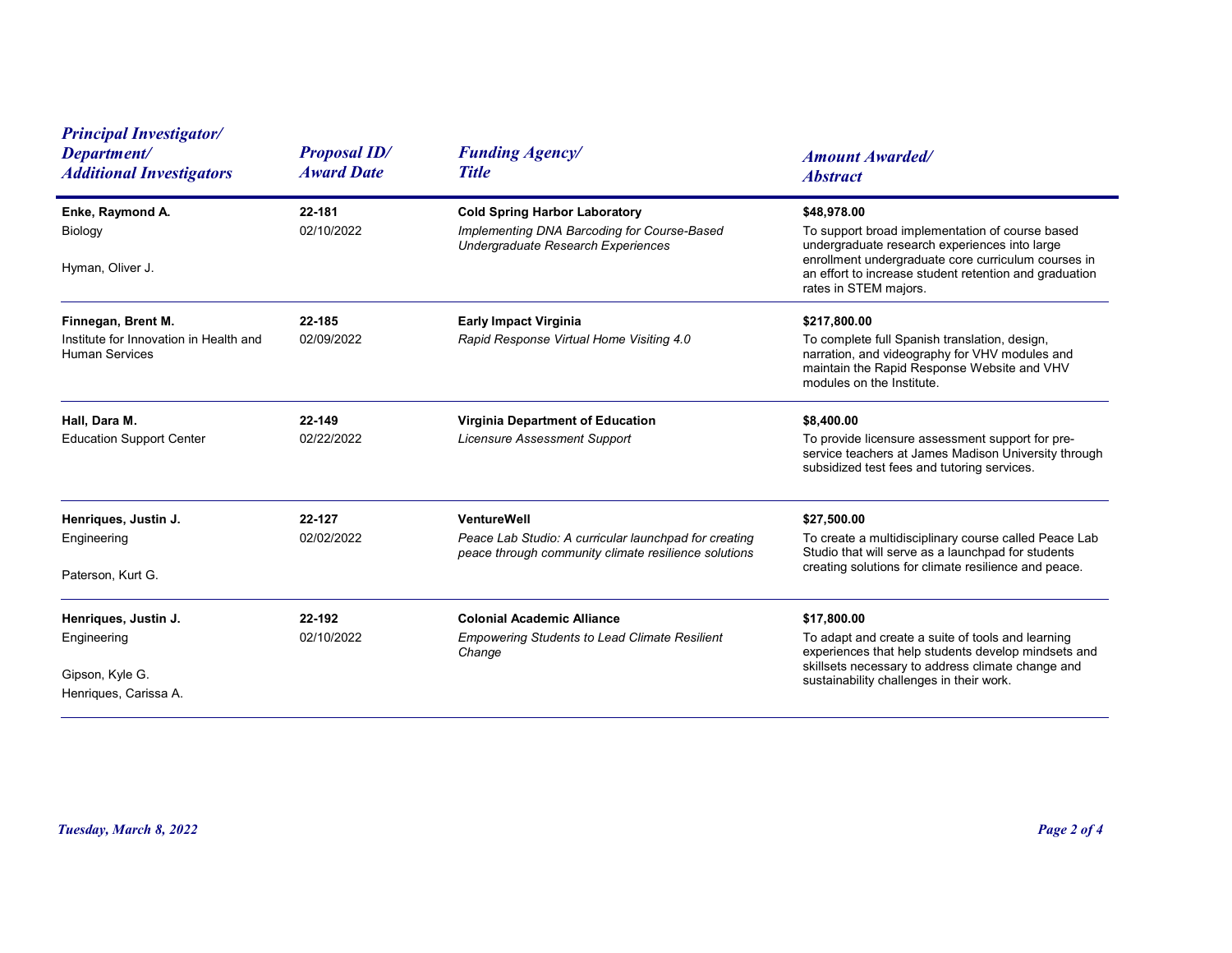| <b>Principal Investigator/</b><br>Department/<br><b>Additional Investigators</b>                                                 | <b>Proposal ID/</b><br><b>Award Date</b> | <b>Funding Agency/</b><br><b>Title</b>                                                                                                                                                                                      | <b>Amount Awarded/</b><br><b>Abstract</b>                                                                                                                                                                                                |
|----------------------------------------------------------------------------------------------------------------------------------|------------------------------------------|-----------------------------------------------------------------------------------------------------------------------------------------------------------------------------------------------------------------------------|------------------------------------------------------------------------------------------------------------------------------------------------------------------------------------------------------------------------------------------|
| Hughey, Christine A.<br><b>Chemistry &amp; Biochemistry</b><br>Sumner, Isaiah C.                                                 | 22-080<br>02/23/2022                     | <b>National Science Foundation</b><br>REU Site: A Summer Research Program that<br>Integrates Deaf, Hearing and Sign Language<br>Interpreting Students to Advance Chemistry Research<br>and to Enhance Science Communication | \$522,092.00<br>To provide research opportunities for regional<br>students, deaf and hard-of-hearing students, and<br>undergraduate American Sign Language (ASL)<br>interpreting students.                                               |
| Krech, Joyce H.<br><b>Small Business Development Center</b>                                                                      | 22-193<br>02/10/2022                     | <b>George Mason University</b><br>Shenandoah Valley SBDC - GoVA                                                                                                                                                             | \$57,300.00<br>To support the mission of the Small Business<br>Development Center.                                                                                                                                                       |
| Maiewski, Sharon F.<br>Institute for Innovation in Health and<br><b>Human Services</b><br>Akerson, Emily K.<br>Gaghan, Rachel D. | 22-206<br>02/22/2022                     | Sentara Rockingham Memorial Hospital<br>Healthcare for the Homeless Suitcase Clinic                                                                                                                                         | \$33,110.60<br>To provide funding for the Healthcare for the<br>Homeless Suitcase Clinic.                                                                                                                                                |
| Melchiori, Kala J.<br>Psychology                                                                                                 | 22-200<br>02/17/2022                     | Society for Personality and Social Psychology<br>Examining How Race Impacts Responses to Vaccine<br><b>Hesitant Mothers</b>                                                                                                 | \$890.00<br>To purchase LIWC software for additional data<br>analysis, as well as fund a second study with people<br>employed in the healthcare field via MTURK.                                                                         |
| Mellinger, Gwyneth<br>School of Media Arts and Design<br>Smalls, Morgan W                                                        | 22-188<br>02/11/2022                     | University of Maryland, Baltimore County<br>Exploring HBO's Insecure and Black Women in<br>Media - Inclusion Imperative Visiting Faculty Fellowship                                                                         | \$25,000.00<br>To delve into the representations of black womanhood<br>and friendship and if viewers construct the portrayals<br>of the characters in the HBO show "Insecure" as<br>authentic or inauthentic to their lived experiences. |
|                                                                                                                                  |                                          |                                                                                                                                                                                                                             |                                                                                                                                                                                                                                          |
| Tuesday, March 8, 2022                                                                                                           |                                          |                                                                                                                                                                                                                             | Page 3 of 4                                                                                                                                                                                                                              |
|                                                                                                                                  |                                          |                                                                                                                                                                                                                             |                                                                                                                                                                                                                                          |